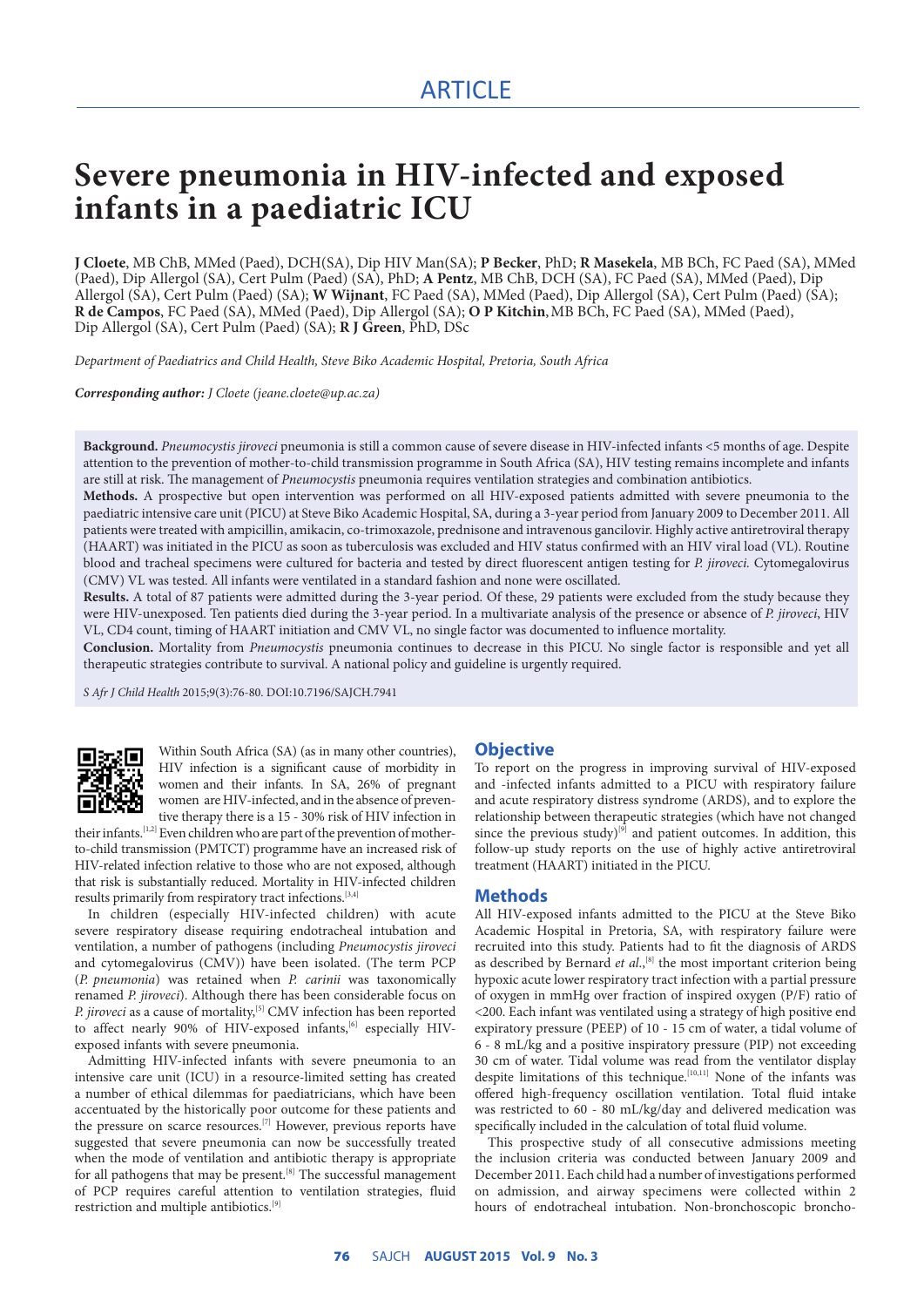alveolar lavage (NBBAL) specimens were collected for the following: *P. jirovecii* direct fluorescent antigen detection; bacterial microscopy, culture and sensitivity (MC&S); viral immunofluorescent assay (IFA) testing using the Light Diagnostics kit (Millipore-Chemicon, USA); and tuberculosis (TB) auramine staining and MC&S (Aerospray Automatic Stainer, Wescor ELiTech Group, France). Blood testing was conducted for white cell count (conducted using the automated haematology analyser Advia 2120, Siemens Diagnostics, SA), C-reactive protein (CRP) (measured using an immunoturbidometric reaction; Beckman Coulter Synchron LX20 PRO, Beckman Coulter Incorporated, USA), and CMV viral load (VL) polymerase chain reaction (PCR) (determined using a Toga lab on Cobas Amplicor instrument, Roche Diagnostics, Switzerland). An HIV DNA PCR was carried out by means of an Amplicor HIV-1 DNA test, version 1.5 (Roche Diagnostics). A peripheral blood volume of 2 mL was collected for blood culture after careful cleansing of the arm. Blood

was immediately injected into relevant blood culture bottles. Blood cultures positive for growth were plated onto agar and sensitivity was measured using a Kirby-Bauer technique (Bactec 9240, Becton Dickinson, USA).

Each infant was treated at presentation with trimethoprimsulphamethoxazole (20 mg/kg/day of the trimethoprim component and 100 mg/kg/day of the sulphamethoxazole component) and oral steroids (1 - 2 mg/kg/day). Ampicillin and amikacin were routinely added at the time of admission and administered for 5 days unless a resistant organism was cultured, in which case appropriate antibiotics were administered; this is in accordance with the national guideline, which is based on the common organisms cultured in HIV-infected patients presenting with pneumonia.<sup>[12]</sup> These initial antibacterial antibiotics were changed to meropenem if the patient deteriorated after 48 hours of admission in order to treat the possibility of more resistant hospital-acquired organisms. Trimethoprim-sulphameth-

| Culture                        | Survivors $(n=43)$                                                                                                 |                  | Non-survivors $(n=10)$                                                                                                                   |                  |  |  |
|--------------------------------|--------------------------------------------------------------------------------------------------------------------|------------------|------------------------------------------------------------------------------------------------------------------------------------------|------------------|--|--|
|                                | 14 positive blood cultures (25.4%)                                                                                 |                  | 4 positive blood cultures (40%)                                                                                                          |                  |  |  |
| <b>Blood</b>                   | Organisms cultured                                                                                                 | $\boldsymbol{n}$ | Organisms cultured                                                                                                                       | $\boldsymbol{n}$ |  |  |
|                                | Coagulase-negative Staphylococcus spp.                                                                             | 6                | Coagulase-negative Staphylococcus spp.                                                                                                   | $\overline{2}$   |  |  |
|                                | Coagulase-negative Staphylococcus spp. and<br>Enterococcus faecium together                                        | 1                | E. faecium                                                                                                                               | $\mathbf{1}$     |  |  |
|                                | Streptococcus pneumonia                                                                                            | 1                | <i>S.</i> hominis                                                                                                                        | 1                |  |  |
|                                | Pseudomonas aeruginosa                                                                                             | $\overline{2}$   |                                                                                                                                          |                  |  |  |
|                                | Micrococcus spp.                                                                                                   | 1                |                                                                                                                                          |                  |  |  |
|                                | Micrococcus and Bacillus spp. together                                                                             | $\overline{2}$   |                                                                                                                                          |                  |  |  |
|                                | Klebsiella pneumoniae                                                                                              | 1                |                                                                                                                                          |                  |  |  |
| NBBAL, bacterial and<br>fungal | 16 positive cultures (37.2%)                                                                                       |                  | 3 positive cultures (30%)                                                                                                                |                  |  |  |
|                                | Organisms cultured                                                                                                 | $\boldsymbol{n}$ | Organisms cultured                                                                                                                       | $\boldsymbol{n}$ |  |  |
|                                | Candida parapsylosis only                                                                                          | $\mathbf{1}$     | C. albicans with ESBL-producing Klebsiella spp.                                                                                          | 1                |  |  |
|                                | C. albicans                                                                                                        | 3                | ESBL K. pneumoniae                                                                                                                       | 1                |  |  |
|                                | Only organism isolated                                                                                             | 2                | K. pneumoniae                                                                                                                            | $\mathbf{1}$     |  |  |
|                                | Multiple organisms with ESBL K. pneumoniae<br>and A. baumanii                                                      | 1                |                                                                                                                                          |                  |  |  |
|                                | ESBL K. pneumoniae (one mixed, one<br>included)                                                                    | 5                |                                                                                                                                          |                  |  |  |
|                                | Mycobacterium tuberculosis                                                                                         | $\overline{2}$   |                                                                                                                                          |                  |  |  |
|                                | K. pneumonia                                                                                                       | 3                |                                                                                                                                          |                  |  |  |
|                                | Cultured mixed with <i>Escherichia coli</i>                                                                        | 1                |                                                                                                                                          |                  |  |  |
|                                | E. coli                                                                                                            | $\overline{2}$   |                                                                                                                                          |                  |  |  |
|                                | Mixed with Klebsiella spp.                                                                                         | 1                |                                                                                                                                          |                  |  |  |
|                                | Streptococcus pneumoniae                                                                                           | $\mathbf{1}$     |                                                                                                                                          |                  |  |  |
|                                | 4 positive cultures (8%)                                                                                           |                  | 2 positive cultures (20%)                                                                                                                |                  |  |  |
| Viral isolates                 | Viral pathogens isolated                                                                                           | $\boldsymbol{n}$ | Viral pathogens isolated                                                                                                                 | $\boldsymbol{n}$ |  |  |
|                                | Parainfluenza 3 (one patient also had TB)                                                                          | 3                | Respiratory syncitial virus (patient had C. albicans<br>with ESBL Klebsiella spp. also isolated on sputum<br>and negative blood culture) | $\mathbf{1}$     |  |  |
|                                | Influenza A (patient also had positive<br>S. pneumoniae blood culture and multiple<br>organisms cultured on NBBAL) | $\mathbf{1}$     | Adenovirus                                                                                                                               | $\mathbf{1}$     |  |  |

**Table 1. Pathogens isolated from blood culture, non-broncheolar lavage and viral isolates**

ESBL = extended spectrum beta lactamase producing; NBBAL = non-bronchoscopic broncho-alveolar lavage.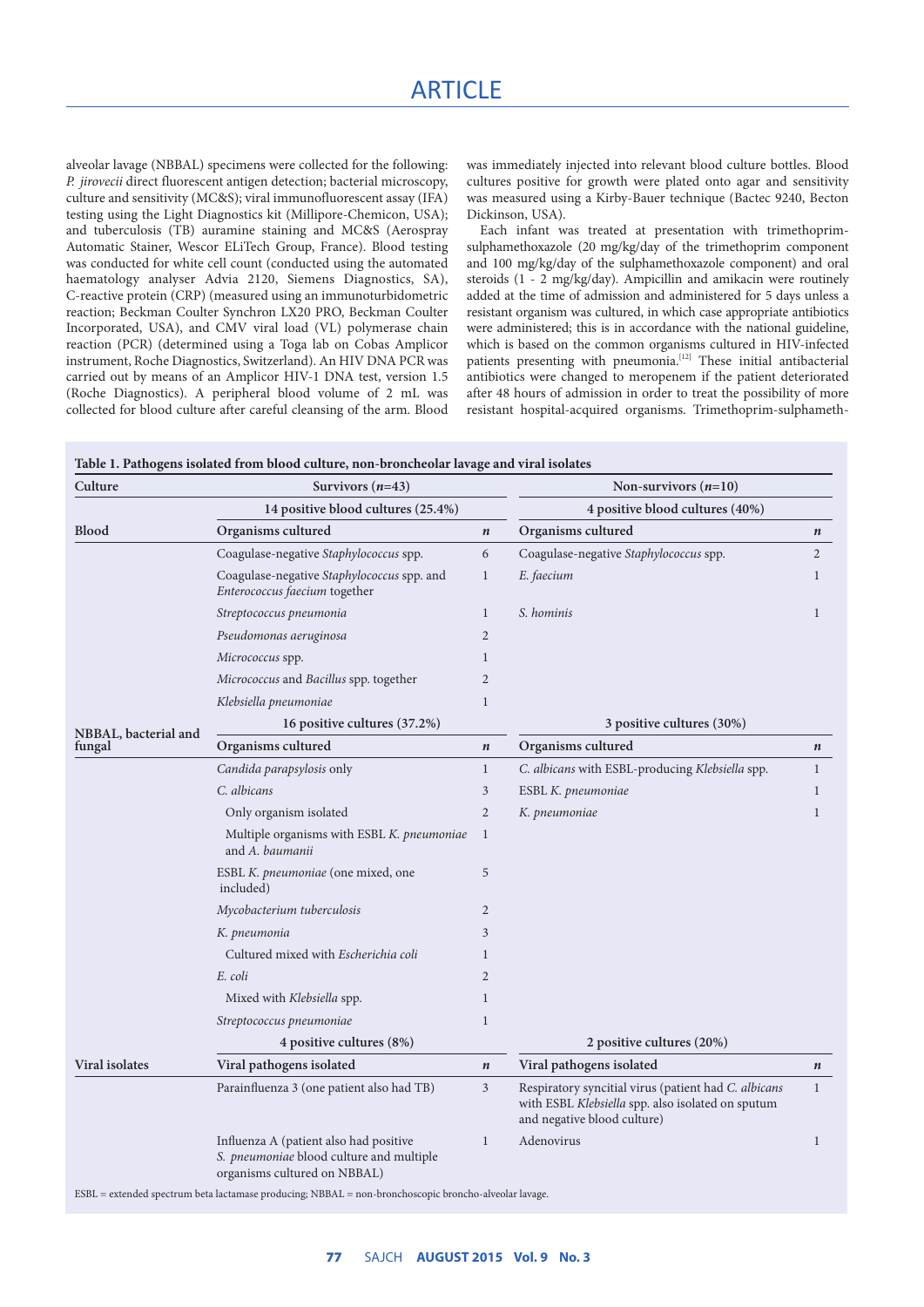### **ARTICLE**

oxazole was continued for 21 days and oral steroids for 14 days.

In addition to these therapy standards, all children received intravenous ganciclovir (10 mg/kg/day). There are currently no guidelines on what constitutes CMV disease in the setting of CMV viral isolation. For the purposes of this study, CMV infection status was defined as follows: CMV disease: CMV VL >10 000 copies/mL (log>4); CMV infection: CMV VL 0.1 - 10 000 copies/mL (log–1 to log4) and CMV-uninfected: CMV VL negative. The value of 10 000 copies/mL was extrapolated from previous studies<sup>[13-15]</sup> and should be used together with clinical, radiological and laboratory support for CMV disease. PCR holds promise as an alternative diagnostic method.<sup>[16]</sup> Ganciclovir was continued until either CMV VL was <10 000 copies/mL or for 3 weeks after the onset of triple antiretroviral treatment (ART).

Finally, HAART comprising lamuvidine, abacavir and lopinivir/ritonavir combination was initiated in the PICU as soon as TB was excluded and HIV status was confirmed with an HIV VL (RNA replication and amplification RT 2000 (Argos Therapeutics, USA).

Approval to conduct the study was obtained from the Health Sciences Research Ethics Committee of the University of Pretoria and written informed consent was obtained from each parent with the help of a qualified PICU-trained nursing practitioner. In the case of infants who died, permission for postmortem examination was requested from each parent.

#### **Statistical methodology**

The associations of mortality with individual exposure variables, on an ordinal scale, were assessed using Pearson's  $\chi^2$  test and confirmed using Fisher's exact test; for those exposure variables on a continuous scale, a Student two-sample *t*-test was employed and confirmed using Wilcox's rank sum test. Testing was done at the 0.05 level of significance, and those exposure variables that were significant at the liberal 0.15 level of significance were included into the multivariate logistic regression analysis. Stata 10 (eStataCorp LP, USA) was used for computations.

#### **Results**

A total of 88 infants with pneumonia, respiratory failure and ARDS were admitted during the study period. Four were excluded because data were missing and 29 were excluded because they were HIV-unexposed. Therefore, a total of 55 infants qualified for final analysis (Fig. 1). The mean age was 3.7 (range 2 - 9, median 3) months. None of the infants in this study had received PCP (trimethoprim-sulphamethoxazole) prophylaxis, but four patients were on HAART at the time of entry to the study. The mean weight for age of the study population was 4.6 kg ( $z$ -score =  $-2.7$ ), which is moderately underweight for age. All study children were HIV-exposed; 53 (96%) were HIV-infected with a positive HIV DNA PCR, while 2 (4%) were HIV-uninfected. Ten children (18%) died. Fifteen (27%) had *P. jirovecii* identified from an NBBAL specimen. Thirty-five (63%) children had a positive CMV VL, while 20 (27% of the total study group) had a CMV VL in the range determined as CMV disease.

The most important outcome in this study was deemed to be survival and therefore discharge from the PICU. Each parameter or laboratory variable that might have reflected an infection on admission was analysed for prediction of mortality. Blood cultures were positive for bacterial organisms in 4 (40%) and 14  $(25.4\%)$   $(p=0.5)$  of non-survivors and survivors, respectively. Other pathogens cultured on blood culture, and NBBAL bacterial, viral and fungal cultures are indicated in Table 1. These bacterial cultures

and viral isolates, together with neutropenia (11.1%) and elevated CRP (15.9%) were not contributors to mortality ( $p=0.508$ ,  $p=1.000$ , *p*=0.256 and *p*=0.685, respectively).

In a multivariate analysis of the presence or absence of *P. jirovecii*, HIV VL, CD4 count, timing of HIV treatment initiation and CMV VL, no single factor was documented to influence mortality. Included into the multivariate logistic regression, based on a 0.15 level of significance, were CMV status (*p*=0.174), CD4 percentage (*p*=0.887) and TB identified (*p*=0.177). Positive identification of *P. jirovecii* per se did not predict mortality ( $p=0.419$ ).

There was no relationship between time to initiation of HAART and survival or death  $(p=0.779)$ .

Five cases of immune reconstitution with CMV disease and one with TB occurred in the children initiated on HAART while in PICU (Table 2).

#### **Discussion**

Within a setting of HIV disease, mortality from respiratory failure in HIV-infected





*Fig. 2. HAART initiation in infants in PICU.*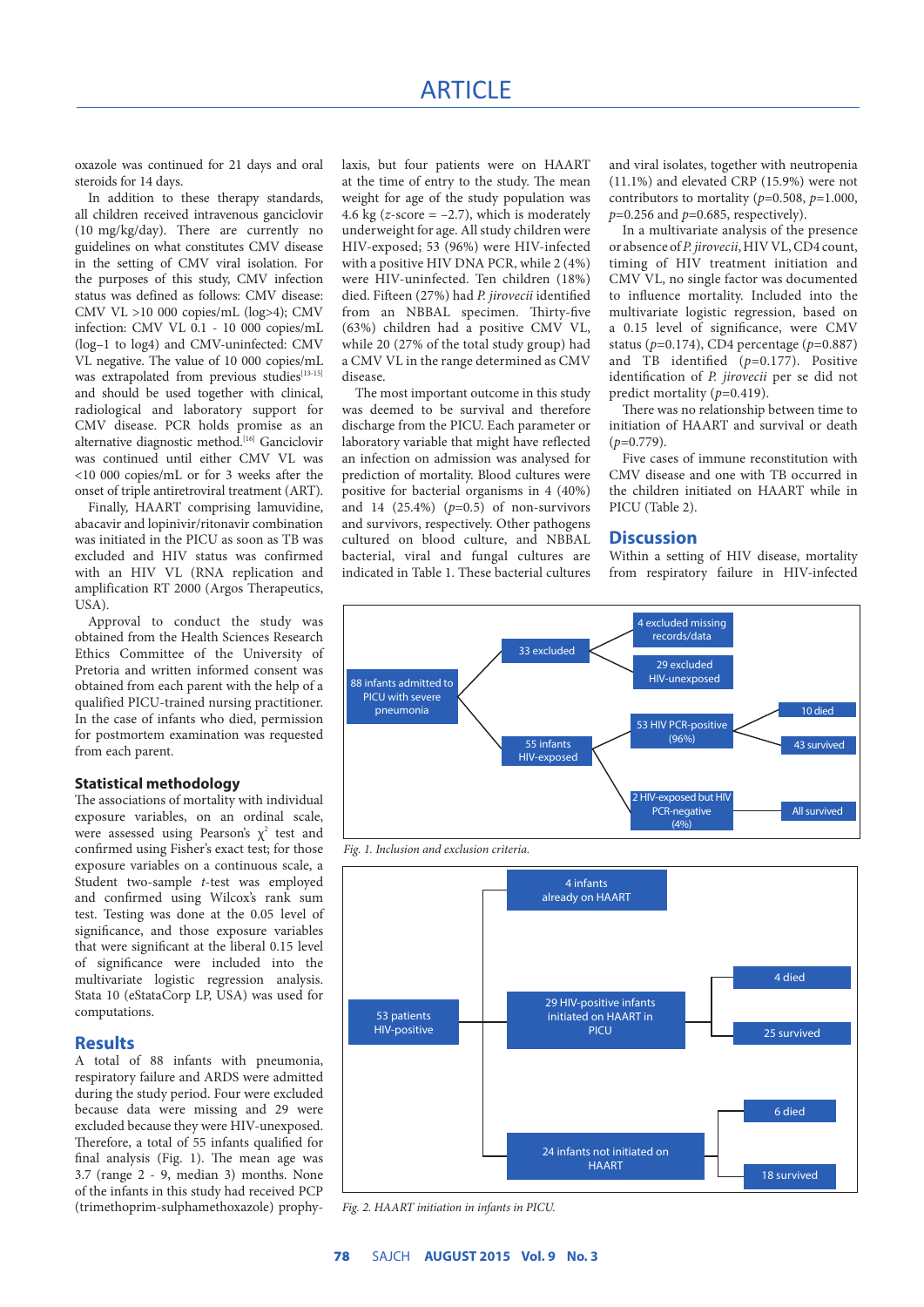| Patient<br>number | Age<br>(months) | Death in<br><b>PICU</b> | Death in<br>ward | <b>Days</b><br>ventilated | <b>PCP IFA</b> | <b>CMV VL</b><br>$(log)$ before<br>initiation of<br><b>HAART</b> | <b>CMV VL</b><br>$(log)$ after<br>initiation<br>of HAART | TB sputum<br>culture       |          |
|-------------------|-----------------|-------------------------|------------------|---------------------------|----------------|------------------------------------------------------------------|----------------------------------------------------------|----------------------------|----------|
|                   | 7.23            | No                      | N <sub>o</sub>   |                           | 7              | Negative                                                         | <b>LDL</b>                                               | 3.63                       | Negative |
| $\overline{2}$    | 3.23            | N <sub>o</sub>          | N <sub>o</sub>   | 10                        | Negative       | 3.99                                                             | 5.38                                                     | Negative                   |          |
| 3                 | 1.95            | Yes                     | N <sub>o</sub>   | 22                        | Negative       | 5.46                                                             | 5.55                                                     | Negative                   |          |
| $\overline{4}$    | 2.27            | N <sub>o</sub>          | N <sub>o</sub>   | 14                        | Negative       | 5.04                                                             | 5.38                                                     | Negative                   |          |
| 5                 | 3.12            | N <sub>o</sub>          | Yes              | 43                        | Positive       | 3.71                                                             | 5.83                                                     | Negative                   |          |
| 6                 | 3.62            | N <sub>o</sub>          | N <sub>o</sub>   | 14                        | Positive       | 3.72                                                             | <b>LDL</b>                                               | Positive<br>(after 1 week) |          |

and HIV-exposed infants was 18%. This is lower than in the study reported for the preceding 2-year period.<sup>[9]</sup> This is believed to be a result of the continued attention to management strategies in these infants. The only additional management tool that was added in subsequent years was early introduction of HAART in the PICU. This addition would probably add benefit to survival, but this study was not able to explore that effect as all children received it. However, because of logistical issues, not all children received their HAART at the same time during their stay. Analysis of the timing of onset of this therapy, however, did not reveal significant benefit between early and late initiation. If it is considered that mortality often occurs early, this may lead to the conclusion that HAART does not confer benefit. It certainly, however, does not impair survival.

Unlike the previous study from this centre,<sup>[9]</sup> no specific factor was now shown to be associated with mortality. Two reasons for this phenomenon are proposed: firstly, overall mortality is now so low that the number of patients in identified risk groups is small; secondly it seems likely that the overall management plan, with all the selected interventions, is now contributing, in unison, to survival. The survival disadvantage from CMV disease identified in the previous study<sup>[9]</sup> is now lost. This is encouraging, as this centre has persevered with the use of early ganciclovir despite initial suggestions of failure of this form of therapy to halt mortality.<sup>[8]</sup> The important lesson in PCP, a severe and often fatal condition, is that the results of a single study should not be used to make life-saving or life-ending decisions.

In addition to documentation of improved survival from PCP, it should be noted that the mode of ventilation had not changed in this PICU. No infant received ventilation by means of high-frequency oscillation (HFO). This is an important feature of this study, since it has been suggested that PCP with ARDS requires HFO. Survival despite the absence of this strategy has cost implications for a developing country and should be factored into national policy.

Until such time as identification, prevention and prophylaxis of HIV in pregnancy is secure in the developing world, it seems prudent to develop a national or international guideline and policy on management of this condition. Currently, pneumonia guidelines are quiet on this issue.

A case fatality rate of 18% has been achieved through a meticulous approach to management of the interaction between the host and infection in infants with respiratory failure. This has been demonstrated previously.<sup>[9]</sup> In 2004, Cooper *et al.*<sup>[17]</sup> documented that HIV-infected children admitted to a PICU in London had a 38% mortality when every effort was made to treat such children. The actual mortality of these infants beyond the PICU into the first year of life is a subject of an ongoing study. However, all the patients in the Cooper et al.<sup>[17]</sup> study who were HIV-infected received ART early

in the course of their disease, and survival to 1 year of age appears to be better than reported in previous studies.<sup>[18]</sup>

It appears that in exchange for improved survival, the use of HAART may be unmasking immune reconstitution inflammatory syndrome with emergence of infectious diseases. However, those conditions are treatable and children survive them.

#### **Study limitations**

The major limitation of our study was the definition of CMV disease. Clearly, use of a blood measure of VL does not imply pulmonary disease. This fact has not escaped our attention, but, short of lung biopsy, actual proof of CMV infection has been difficult in previous studies. In addition, the close correlation between CMV VL and mortality must suggest that this test is identifying some disease process. Exactly what that disease is, is unclear from our study. Some additional limitations include failure to identify fully all potential pathogens through PCR and culture techniques. Such testing would enhance the diagnostic yield in our study, but would, of course, not have changed our therapeutic strategy as all organisms, with the exception of TB, were empirically treated. An attempt was also made to get postmortem biopsies on the 10 deaths, but permission was denied by all the parents. This would have given us the opportunity to observe the histology of the lungs in order to determine whether fibrosis was the end-stage pathology of patients with this form of ARDS.

#### **Conclusion**

Respiratory failure in infants who are HIV-exposed or -infected has more than one aetiology, and mortality can be improved through multiple treatment modalities. Perseverance with ventilation and multiple antibiotic agents is highly successful for curing a previously fatal respiratory disease. The value of early HAART is difficult to assess but may be contributing to improved survival. At the very least it is not detrimental.

It remains pertinent to point out that effective antenatal care with diagnosis and appropriate therapy of infected mothers can virtually eliminate the secondary problems of HIV infection in young children.

#### **References**

- 1. National Department of Health South Africa Policy and Guidelines of Implementing PMTCT Programme. 2008 http://www.doh.gov.za/docs/ policy-f.htmL (accessed 1 April 2011).
- 2. De Cock KM, Fowler MG, Mercier E, et al. Prevention of mother-to-child HIV transmission in resource-poor countries: Translating research into policy and practice. JAMA 2000;283(9):1175-1182.
- 3. Graham SM, Gibb DM. HIV disease and respiratory tract infection in children. Br Med Bull 2002;61:133-150.